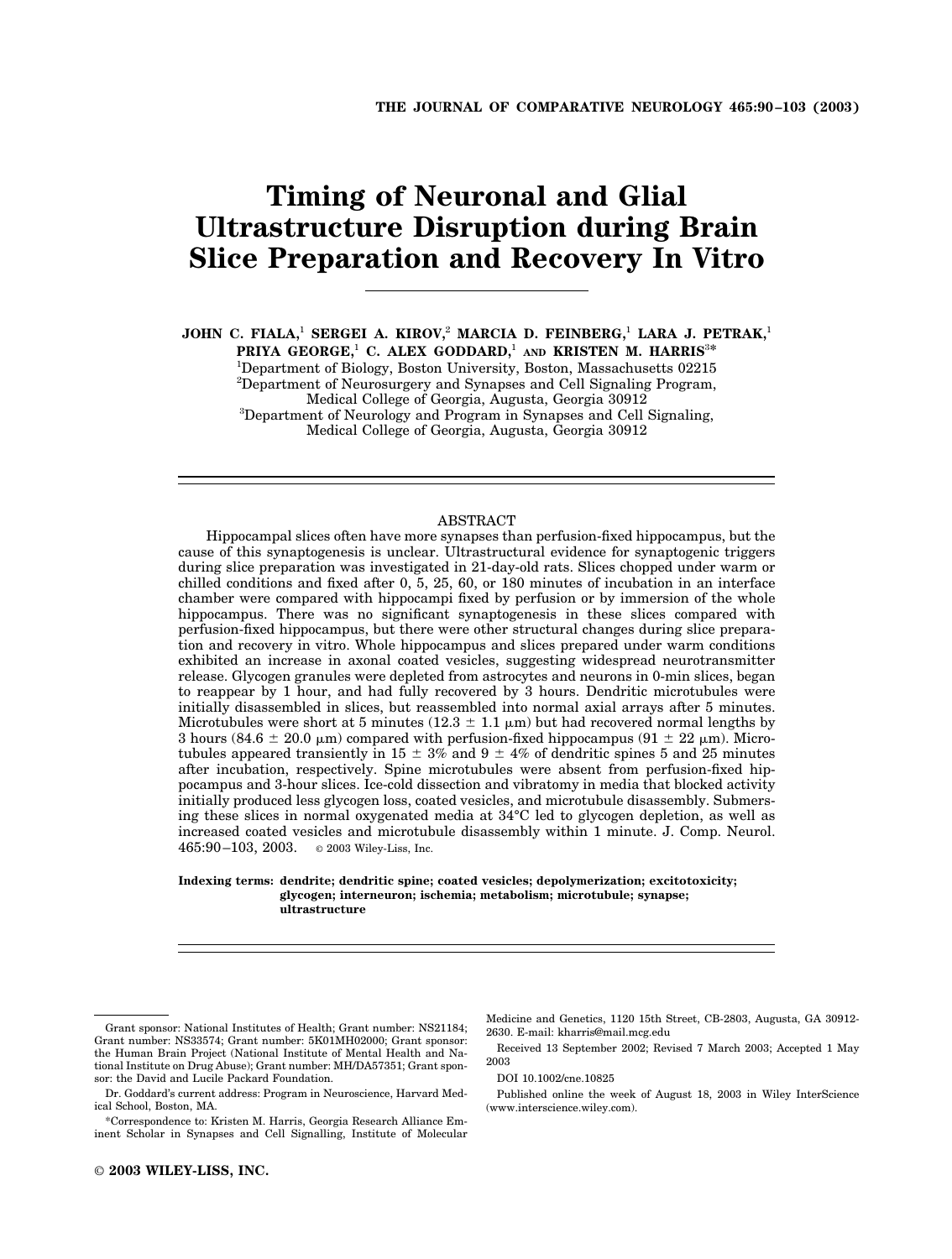#### **DISRUPTION AND RECOVERY OF SLICE ULTRASTRUCTURE 91**

Hippocampal slices are an important tool in neuroscience research, but slices deviate in many ways from in vivo conditions. Slices develop altered levels of glutamate receptor proteins and mRNA (Taubenfeld et al., 2002) and altered expression of immediate early genes such as *c-fos* (Zhou et al., 1995; Taubenfeld et al., 2002). The intracellular concentrations and distributions of  $Na^+$ ,  $K^+$ , and  $Ca^{2+}$  can be significantly different in vitro (Siklos et al., 1997). Slices can exhibit increased numbers of synapses (Wenzel et al., 1994; Kirov et al., 1999; Johnson and Ouimet, 2002) and a complete loss of dendritic microtubules (Burgoyne et al., 1982). In addition to these persistent changes, a transient drop in glycogen and ATP occurs during the initial stages of incubation (McIlwain and Tresize, 1956; Whittingham et al., 1984; Lipton, 1988; Feig and Lipton, 1990). This is accompanied by a loss of synaptic transmission that gradually recovers during the first hour in vitro (Schurr et al., 1984; Kirov et al., 1999).

Many of these changes have been attributed to the unavoidable ischemic insult of slice preparation (Newman et al., 1992; Zhou et al., 1995; Siklos et al., 1997; Taubenfeld et al., 2002). Indeed, a brief period of ischemia induces many of these same effects in vivo, including a loss of ATP and glycogen (Folbergrova et al., 1997), a loss of synaptic transmission (Xu and Pulsinelli, 1994), an influx of  $Ca^{2+}$ (Benveniste et al., 1988; Mies et al., 1993), and induction of immediate early genes (Kiessling et al., 1993). Ischemia also produces a massive synaptic release of glutamate that contributes to neuronal injury (Benviste et al., 1984,1989), but it is currently not known whether this occurs during slice preparation. Some of the effects of ischemia can be observed with electron microscopy, such as the disassembly of microtubules in CA1 pyramidal neuron dendrites (Yamamoto et al., 1986) and the long-term increase in visible glycogen granules (Koizumi, 1974).

A brief period of anoxia/hypoglycemia can trigger synaptogenesis in organotypic slice cultures (Piccini and Malinow, 2001; Jourdain et al., 2002). However, it is not known whether the synaptogenesis seen in acute slices can be attributed to the period of ischemia during slice preparation. To investigate this further we prepared for ultrastructural analysis the whole hippocampus immediately after dissection along with hippocampal slices prior to and soon after incubation. We found significant structural changes during these early stages, including disassembly of dendritic microtubules and a complete loss of visible glycogen. These ultrastructural changes recovered after 3 hours of incubation, whereas synapse number remained constant such that these slices resembled perfusion-fixed hippocampus in all aspects that were evaluated.

## **MATERIALS AND METHODS**

Long-Evans male rats, 21 days old (P21), weighing 50–60 g were used for all experiments following National Institutes of Health guidelines for the humane care and use of laboratory animals. All protocols underwent yearly review by the Animal Care and Use Committee of Boston University. Hippocampi from three rats were used for control comparisons (Kirov et al., 1999). These animals were perfused through the heart with fixative (6% glutaraldehyde, 2% paraformaldehyde, 100 mM cacodylate buffer,  $2 \text{ mM } \text{CaCl}_2$ ,  $4 \text{ mM } \text{MgCl}_2$ , at pH 7.4) under deep pentobarbital anesthesia (80 mg/kg). The same fixative

TABLE 1. Mean Times after Death for Completion of Each Preparation  $Step (± SEM in Seconds)$ 

| Preparation step              | Time after death<br>chopping<br>$(min:sec \pm sec)$ | Time after death<br>vibratomy<br>$(min:sec \pm sec)$ |
|-------------------------------|-----------------------------------------------------|------------------------------------------------------|
| Brain removed                 | $1:20 \pm 04$                                       | $8:28 \pm 107$                                       |
| Right whole hippocampus fixed | $2:35 \pm 0.5$                                      |                                                      |
| 0-min slice fixed             | $3:23 \pm 19$                                       | $17:57 \pm 24$                                       |
| Slice incubation begun        | $5:43 \pm 09$                                       | $20:59 \pm 32$                                       |
| 1-min slice fixed             |                                                     | $23:36 \pm 31$                                       |
| 5-min slice fixed             | $10:07 \pm 05$                                      | $26:11 \pm 20$                                       |
| 25-min slice fixed            | $30:10 \pm 12$                                      |                                                      |
| 30-min slice fixed            |                                                     | $49:53 \pm 17$                                       |
| 1-h slice fixed               | $59:56 \pm 16$                                      |                                                      |
| 3-h slice fixed               | $180:05 \pm 06$                                     |                                                      |

<sup>1</sup>Means are averaged over six experiments for chopped slices, (four from chilled slice preparation and two from warm slice preparation) and over two experiments from the ice-cold condition for which a vibrating blade was used to prepare the slices.

was also used on dissected whole hippocampi and slices, combined with brief microwave irradiation at full power (Jensen and Harris, 1989; 700W Amana microwave oven model RS4141, Newton, IA). In the methods described below, the fixative was iced during microwave irradiation when necessary to avoid heating the tissue. The final fixative temperature was 26–32°C. Slices were prepared using three different standard protocols: chilled, warm, and ice cold with blocked synaptic transmission (Harris and Teyler, 1984; Schurr et al., 1987; Lipton et al., 1995; Kirov and Harris, 1999; Staff et al., 2000).

## **Chilled slice preparation**

Four experiments were done in which solutions and dissecting surfaces were kept on ice and the tissue chopper was kept in a refrigerator until just prior to the start of the experiment. Rats were rapidly decapitated with a guillotine and the cranium and underlying dura removed. The exposed brain was rinsed with the chilled artificial cerebrospinal fluid (ACSF; containing 117 mM NaCl, 5.3 mM KCl, 26 mM NaHCO<sub>3</sub>, 1 mM NaH<sub>2</sub>PO<sub>4</sub>, 2.5 mM  $CaCl<sub>2</sub>$ , 1.3 mM MgSO<sub>4</sub>, and 10 mM glucose, at pH 7.4, and bubbled with 95%  $O_2/5\%$   $CO_2$ ). The brain was rapidly removed and divided along the midline. The right hippocampus was dissected out and immediately immersed in 5.5 ml of room temperature fixative in a 35-mm culture dish. This was placed on a bag of ice in the microwave oven and irradiated at full power for 60 seconds. Fixation began approximately 2 minutes 35 seconds after death (Table 1).The left hippocampus was dissected out in parallel with the right hippocampus, rinsed with chilled ACSF, and placed onto a cold Stoelting tissue chopper. Slices 400  $\mu$ m thick were cut at a 70-degree angle transverse to the long axis of the middle third of the hippocampus. The first slice (0-min slice) was fixed immediately by transferring it to a 35-mm culture dish containing 5.5 ml of fixative and irradiating it for 8 seconds at full power in the microwave oven.

In each experiment four more slices were made during the next minute and placed immediately into chilled ACSF. These slices were then transferred to an interface recording chamber and placed onto nets over wells containing ACSF at 32 °C surrounded by humidified 95%  $O_2/5\%$   $CO_2$ . The entire process was completed as quickly as possible and the time between death and incubation of the slices averaged 5 minutes 43 seconds (Table 1). Slices were removed from the interface chamber and fixed after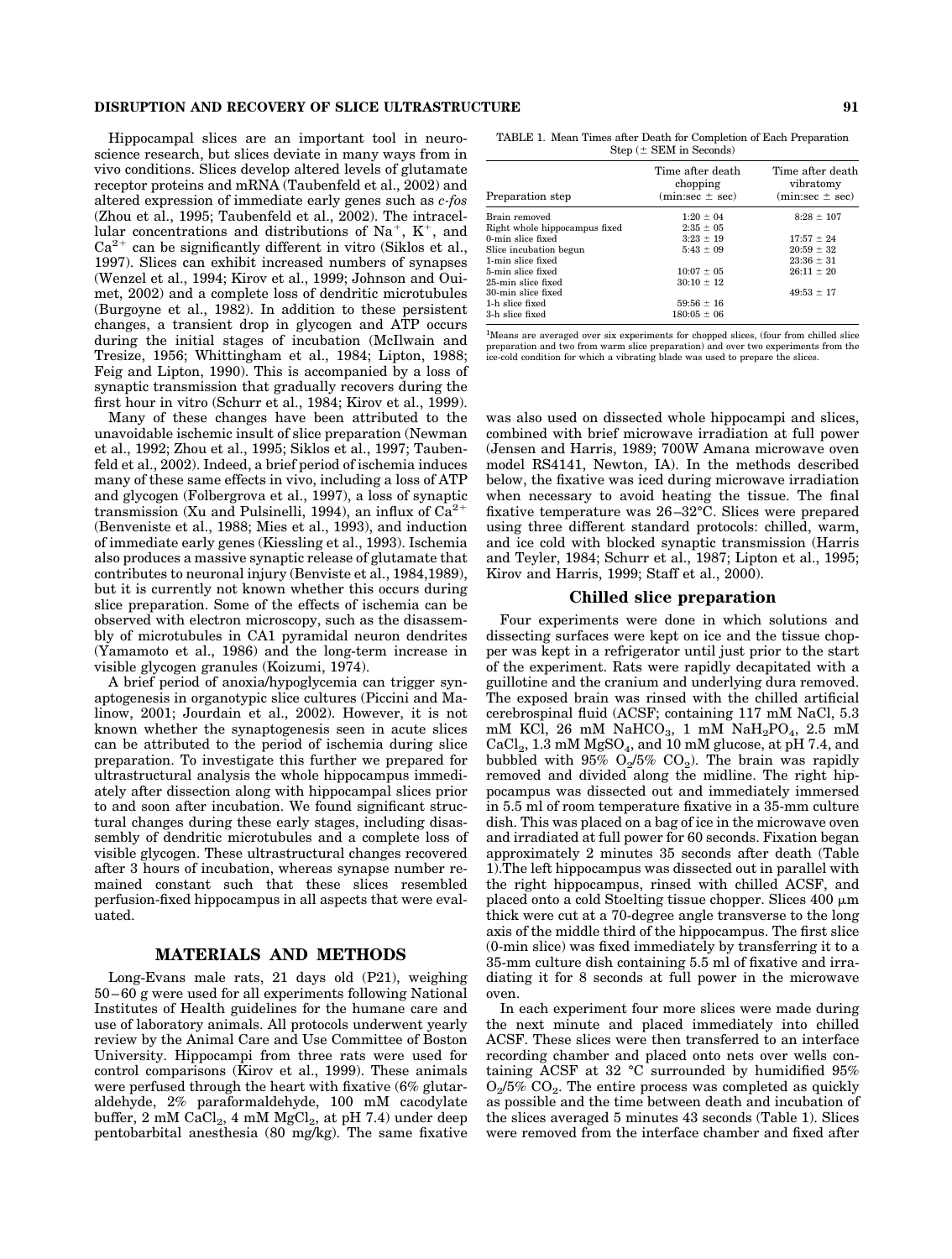5 minutes, 25 minutes, 1 hour, or 3 hours (Table 1). Field excitatory postsynaptic potentials were recorded to assess slice responsiveness for slices maintained for more than 1 hour. A concentric bipolar stimulating electrode was positioned about 400  $\mu$ m from an extracellular recording electrode in the middle of the stratum radiatum of hippocampal area CA1. The stimulus-response curve was sigmoidal, and half-maximal responses were stable for an hour prior to microwave-enhanced fixation at 3 hours after death.

#### **Warm slice preparation**

Two experiments were conducted under warm dissection conditions. All surfaces and ACSF were kept warm at approximately 33°C during dissection. The tissue chopper was kept in a 37°C incubator until just prior to slicing and then removed to room temperature where the slices were prepared and transferred in warm ACSF to the standard interface incubation chamber and maintained at 32°C for the same times discussed above and indicated in Table 1.

# **Ice-cold slice preparation with blocked synaptic activity**

Two additional experiments were done under ice-cold conditions with blocked synaptic transmission. Slices were prepared according to Staff et al. (2000) using a modified ACSF with sucrose, 0 mM Ca, and 8 mM Mg to prevent synaptic transmission (Kirov and Harris, 1999). Modified ACSF (210 mM sucrose, 2.5 mM KCl, 25 mM NaHCO<sub>3</sub>, 1 mM NaH<sub>2</sub>PO<sub>4</sub>, 8 mM MgSO<sub>4</sub>, 10 mM glucose, pH 7.4) bubbled with  $95\%$  O<sub>2</sub>/5% CO<sub>2</sub> was partially frozen prior to the start of experiment to create ice slush. The rat was anesthetized with halothane and perfused through the heart with ice-cold modified ACSF and the head was removed and immediately submerged in the modified ACSF ice slush. The brain was removed into the slush and then mounted on the ice-cold cutting platform of a vibrating-blade microtome (VT100 S, Leica Instruments, Nussloch, Germany). The brain was oriented to obtain four transverse hippocampal slices  $(400 \mu m)$  thick) in situ. During vibratoming the entire brain was submerged in modified ACSF ice slush bubbled continuously with 95%  $O_2/5\%$   $CO_2$ . The first slice was transferred into fixative and microwaved for 8 seconds. The remaining slices were submerged in normal ACSF maintained at 34°C and bubbled with 95%  $O_2/5\%$  CO<sub>2</sub>. These slices were fixed after 1, 5, or 30 minutes of incubation in the submersion chamber (Table 1).

## **Electron microscopy**

After fixation, the tissue from each experiment was stored overnight at room temperature in the fixative solution. The next day the tissue samples were processed for electron microscopy using standard procedures (Kirov et al., 1999). Briefly, each sample was manually trimmed to a region containing only area CA1 and processed in potassium ferrocyanide-reduced osmium, osmium, and aqueous uranyl acetate, dehydrated in a sequence of increasing acetone concentrations using microwave-enhanced processing and embedded in resins for 2 days at 60 °C (Feinberg et al., 2001).

Ultrathin (50-nm) sections were cut from the middle of the slice approximately  $120-150 \mu m$  from the air surface in stratum radiatum perpendicular to the apical dendritic field, at a distance of 200  $\upmu$ m from the CA1 cell body layer.

Sections were mounted on Pioloform-coated Synaptek slot grids (Ted Pella, Redding, CA) and stained with saturated ethanolic uranyl acetate and Reynold's lead citrate for 5 minutes each. Sections were photographed on the JEOL 1200EX or 2010 electron microscope (JEOL USA, Peabody, MA). Single sections were photographed at  $6,000\times$ magnification. Serial sections were photographed at  $10,000 \times$  magnification. All negatives were digitized at 1,000 dpi on a Sprintscan 45 large-format film scanner (Polaroid, Cambridge, MA). The serial section images were aligned using *sEM Align* software (http:// synapses.mcg.edu/tools/). Section dimensions were calibrated using a diffraction grating replica (Ernest Fullam, Latham, NY) photographed, and scanned with the series (Fiala and Harris, 2001b). Section thickness was calibrated by dividing the diameters of longitudinally sectioned mitochondria by the number of sections they spanned (Fiala and Harris, 2001a).

#### **Analyses**

Both single section and serial section analyses were performed using *IGL Trace* software (http://synapses. mcg.edu/tools/). Single-section images were coded prior to analysis such that the investigator was not aware of the time point being analyzed. Means and standard errors of the mean are presented for all measurements. Statistica (Statsoft, Tulsa, OK) was used to test differences among means by analysis of variance (ANOVA). Tukey's honest significance differences (HSD) test was used to compare individual time points. Three-dimensional surface reconstructions produced by *IGL Trace* were exported to *3D Studio Max* (Discreet Logic, Montreal, Canada) for rendering of final figures.

Single-section analyses were used to assess glycogen granule and coated vesicle frequency. Counting on single sections was deemed sufficient to compare relative frequencies across conditions because the objects being counted were smaller than the section thickness. Large, darkly stained granules located in the cytoplasm having the size  $(\sim 20-40 \text{ nm})$  and appearance (Koizumi, 1974; Peters et al., 1991) of glycogen granules were counted (Fig. 1). A small or faint granule was not counted as it may have represented a ribosome or partially sectioned granule. Coated vesicles and coated pits in axonal profiles were identified by obvious clathrin-like coats containing several spokes. Coated vesicles or pits in dendritic profiles were not counted.

Microtubule analyses and reconstructions were done on series of 80–120 sections. Microtubules were identified in cross-sectioned dendrites as small circles approximately 18 nm in diameter (Fig. 1). Adjacent serial sections were used to distinguish microtubules from small cisternae of endoplasmic reticulum and other organelles. The density of microtubules was assessed in dendrites by tracing the profile of each cross-sectioned dendrite and measuring its area exclusive of any spines. The mean number of microtubules per cross-sectional area for each dendrite was calculated from 5 equally spaced measurements along a  $2-4$ - $\upmu$ m segment of the dendrite. Microtubules were completely reconstructed in some dendrites by tracing each microtubule profile from section to section throughout the series. The length of microtubules was estimated using the method of Hardham and Gunning (1978) as employed by Hillman (1988), in which the number of microtubule terminations within a dendritic segment are used to esti-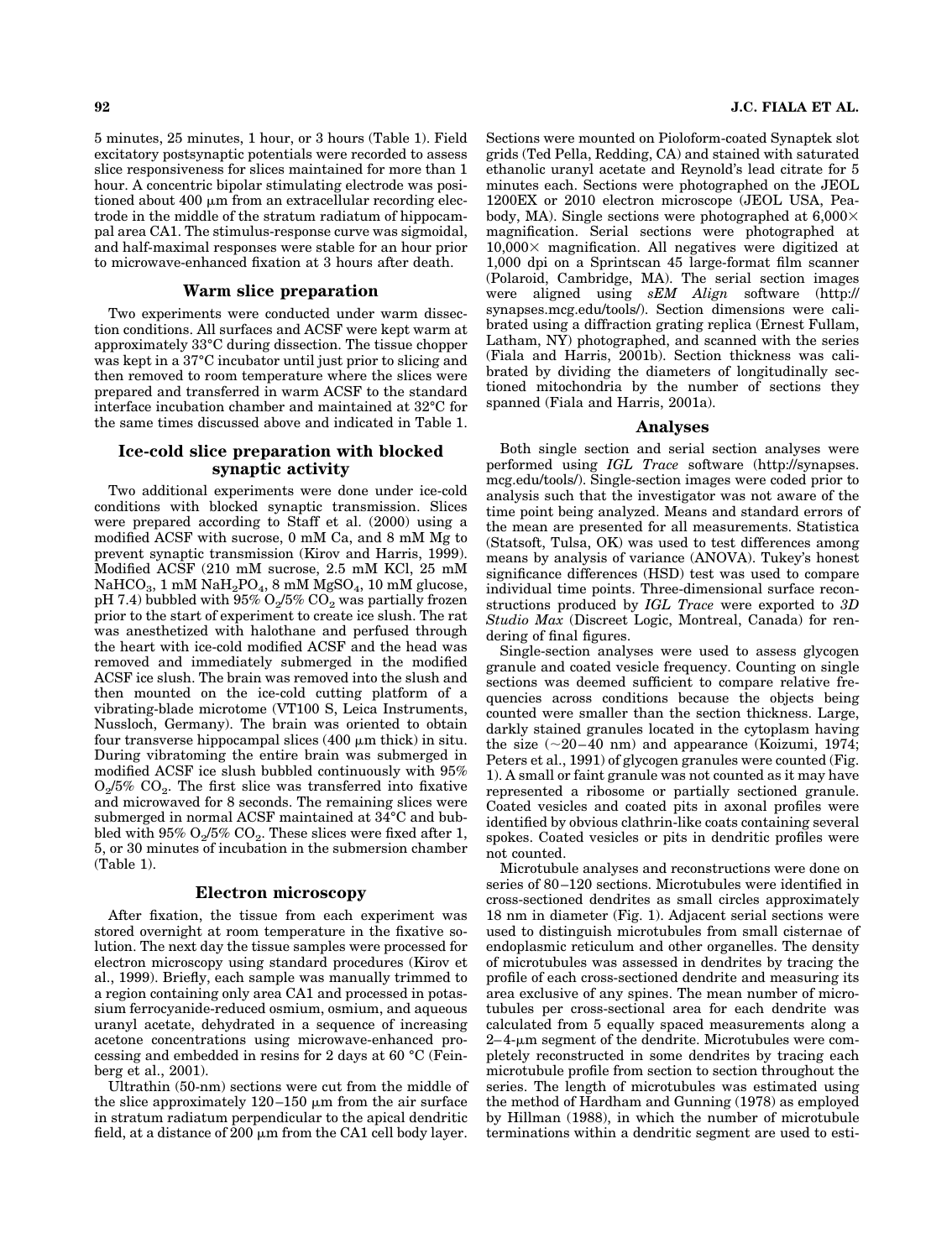

Fig. 1. Neuropil of area CA1 in perfusion-fixed hippocampus. Dendrites (D) contain axial arrays of microtubules (arrows). Glycogen granules (chevrons) are found in large numbers in astrocytes (A) and less frequently in axonal boutons (B). Scale bar =  $0.5 \mu m$ .

mate the length of microtubules passing through that segment. Given the total number (N) of microtubules within the segment, the number (T) of terminations of microtubules within the segment, and the length (a) of the segment, the average length (L) of the microtubules was computed as  $L = 2 \times a \times N \div T$ . All the microtubules (236) in 20 spiny dendritic segments were reconstructed, as were all of the microtubules (77) in 2 aspiny segments. Unbiased stereological methods were used for analyses of synaptic densities (Fiala and Harris, 2001b). Volumes of serial sections were analyzed with the unbiased brick method to assess volume density of synapses. In perfused animals synapses were counted in  $424 \mu m^3$  from three series, and a comparable  $438 \mu m^3$  from three series were analyzed from slices prepared chilled and recovered for 3 hours. For spine density analyses, dendritic segments were reconstructed from serial sections at all time points. Along each reconstructed segment, the number of spine origins was counted exclusive of any origins that intersected the first section.

## **RESULTS**

Perfusion fixation of the hippocampus in situ was used to assess ultrastructure prior to dissection (Fig. 1). Dendrites and axons in perfused hippocampus contained numerous microtubules oriented parallel to their long axes. In cross-sectioned dendrites the microtubules were arranged in an evenly spaced array occupying the central axis of the dendrite. Microtubules were always restricted to the dendritic shaft and did not enter into dendritic spines. Glycogen granules were concentrated in astrocytic processes that interdigitated between axons and dendrites. Glycogen granules were also found sparsely scattered in synaptic boutons and other parts of axons. Spiny dendrites of CA1 pyramidal neurons were devoid of glycogen granules in perfused hippocampus.

# **Ultrastructural changes during dissection of the hippocampus**

To assess the effect of dissection, both left and right hippocampi were rapidly removed, and the right hip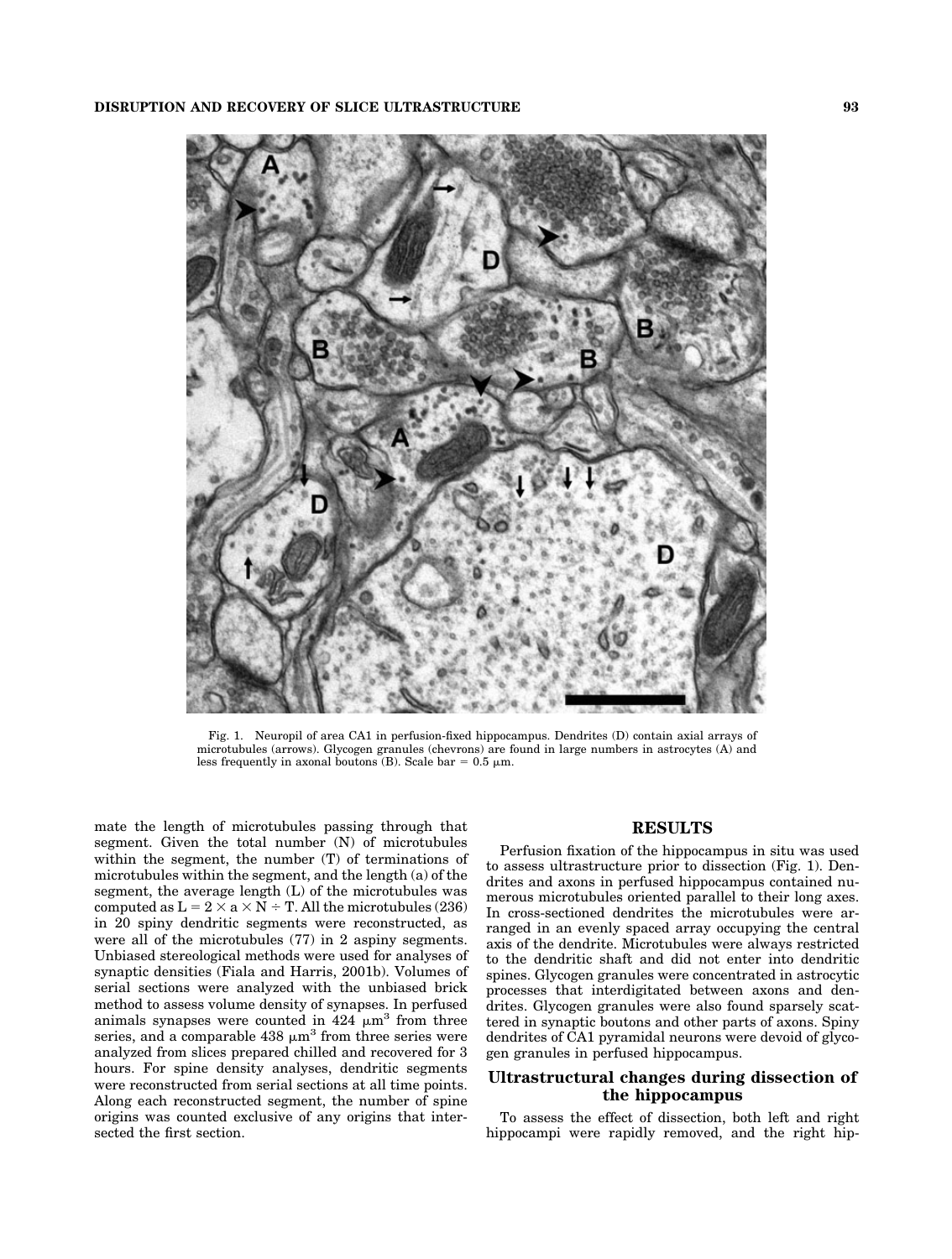pocampus was fixed immediately by immersion with microwave irradiation. In this whole hippocampus fixed approximately 2.5 minutes after death (Table 1), dendritic microtubules were depolymerized (Fig. 2a). Although some microtubules were visible in large  $(3-6-\mu m)$  diameter) apical dendrites, smaller diameter dendrites were completely devoid of microtubules. Microtubules in axons appeared to be unaffected. Some dendrites appeared swollen, and enlarged mitochondria occurred in both dendrites and astrocytes. No glycogen granules were observed in astrocytes, axons, or dendrites. Axons in whole-fixed hippocampus exhibited more coated vesicles and pits than perfusion-fixed hippocampus. Axonal coated vesicles represent the clathrin-mediated endocytosis of synaptic vesicle membrane following synaptic release (Heuser, 1989; Cremona and De Camilli, 1997). Serial section electron micrographs from the whole-fixed hippocampus can be compared with perfused hippocampus in supplementary material (http://synapses.mcg.edu/anatomy/bve/explorer.stm).

Immediately after the left hippocampus was dissected out, it was placed on a tissue chopper, and slices were made from the middle third. The first slice was fixed immediately without incubation (0 minutes). The ultrastructure of these first slices was similar in appearance to that of the whole-fixed hippocampus. Few microtubules were visible in small dendrites, and glycogen granules were depleted from astrocytes and synaptic boutons (Fig. 2b). Unlike the whole hippocampus, however, coated vesicles were not abundant in the 0-minute slice following chilled slice preparation (Fig. 2b).

## **Recovery of ultrastructure in vitro**

Additional slices were incubated in an interface chamber in oxygenated ACSF at 32°C for various lengths of time prior to fixation. Slices fixed after 4–5 minutes of incubation (Table 1) showed substantial recovery of microtubules but no recovery of glycogen granules. Microtubules reappeared in an array pattern in cross-sectioned dendrites (Fig. 2c). Cross-sectioned microtubules looked normal in slices incubated for 25 minutes, but glycogen stores remained depleted (Fig. 2d). After approximately 1 hour of incubation (Fig. 2e), glycogen granules reappeared in astrocytic processes but fewer were visible than in perfusion-fixed tissue (Fig. 1).

After 3 hours, slice ultrastructure resembled that of perfusion-fixed hippocampus (Fig. 2f). Glycogen granules were concentrated in astrocytes but also occurred in axons. Unlike perfusion-fixed hippocampus, however, a few isolated granules occurred in dendritic spines and more rarely in the shafts of spiny dendrites. Serial sections of recovered slices can be compared with perfusion-fixed hippocampus in supplementary material available elsewhere (http://synapses.mcg.edu/anatomy/bve/explorer.stm).

The disruption and recovery of glycogen granules appeared to follow a similar time course whether the tissue was warm or chilled during dissection (Fig. 3a,b). Chilling the slices prior to incubation did not prevent the loss of glycogen. Glycogen stores required more than an hour of incubation to recover fully. The whole-fixed hippocampus showed a large increase in axonal coated vesicles relative to perfusion-fixed hippocampus (Fig. 3c,d; Tukey's HSD  $P < 0.001$ , which was similar in both warm and chilled dissections (Tukey's HSD,  $P = 0.23$ ). With chilling, the first slice had fewer axonal coated vesicles than in warm dissection conditions (Tukey's HSD,  $P = 0.018$ ).

## **94 J.C. FIALA ET AL.**

## **Loss and recovery of the dendritic microtubules**

Cross-sectioned dendrites were analyzed through serial sections to assess the degree of microtubule disruption and recovery in vitro following chilled slice preparation. In perfused hippocampus, there was a linear relationship between dendrite cross-sectional area and number of microtubules (Fig. 4). Dendrites from whole-fixed hippocampus and slices fixed prior to incubation had many fewer microtubules (Fig. 4a). After 5 minutes in vitro, dendritic microtubules reappeared in an array pattern, with almost the same linear relationship relative to dendrite size measured in perfused hippocampus. Microtubule densities were fully recovered after 3 hours (Fig. 4b).

Microtubules were reconstructed through serial sections from one chilled experiment to assess the degree of repolymerization (Fig. 5). Dendritic microtubules in a perfused hippocampus and in a slice recovered for 3 hours terminated infrequently. When present, these terminations ended in the middle of the cytoplasm rather than on mitochondria, endoplasmic reticulum, or the cell membrane. Microtubules terminated more frequently in the 5 and 25-minute slices, indicating that these microtubules were composed of shorter segments (Fig. 6). Microtubule length was estimated from the number of terminations per micron of length (see Materials and Methods). Dendritic microtubules were shorter in the slice recovered for 5 minutes than in perfused hippocampus ( $12.3 \pm 1.1 \mu m$ versus  $91.3 \pm 19.6$   $\mu$ m; Tukey's HSD,  $P = 0.04$ ). Microtubule lengths were not significantly different from perfused after 25 minutes  $(44.9 \pm 25.3 \,\mu m)$ ; Tukey's HSD,  $P = 0.34$ ) or 3 hours  $(84.6 \pm 20.0 \mu m;$  Tukey HSD's,  $P = 0.99$ ).

Surprisingly, microtubules were found in dendritic spines in the 5- and 25-minute slices (Figs. 5b, 7a,b). Spine microtubules often appeared to be attached to the plasmalemma of the spine head. Some were restricted to the spine head, whereas others passed through the spine neck and traversed the dendrite cylinder perpendicular to the

Fig. 2. Disruption of ultrastructure in chilled slice preparations. **a:** Whole-fixed hippocampus. Glycogen granules are absent from astrocytes (A) and other profiles. Cross-sectioned dendrites (D) contain no microtubules, but microtubules (arrow) can still be seen in axons (Ax). Some mitochondria (M) are swollen, and boutons contain many coated vesicles (bent arrows). The inset shows a coated vesicle from an adjacent section at approximately 2.4 times the magnification. **b:** 0-minute slice. In a slice fixed immediately, astrocytes (A) are essentially devoid of glycogen, although an occasional small granule (chevron) can be seen. Very few microtubules occur in dendrites (D), but microtubules are apparent in axons (Ax). **c:** 5-minute slice. Dendrites (D) in a slice incubated for 4–5 minutes exhibit axial arrays of microtubules (arrows). Glycogen granules are absent from astrocytic (A) and other profiles. **d:** 25-minute slice. Incubation for 25 minutes leads to further recovery of dendritic microtubules (arrows), but glycogen remains absent from astrocytes (A). A dendrite of an interneuron (ID) also exhibits a recovered microtubule array. **e:** 1-hour slice. One hour of incubation leads to reformation of glycogen granules (chevrons) in astrocytes (A) and axons (Ax). Cross-sectioned dendrites (D) have a normal complement of microtubules (arrows). **f:** 3-hour slice. After 3 hours in vitro the neuropil resembles that of the perfused hippocampus (Fig. 1). Glycogen granules (chevrons) are concentrated in astrocytes (A) and scattered in boutons (B). Glycogen granules occasionally occur in dendritic spines (S) as well. Dendrites (D) have microtubule arrays (arrows) indistinguishable from those in perfused hippocampus. Scale bar =  $0.5 \mu m$ .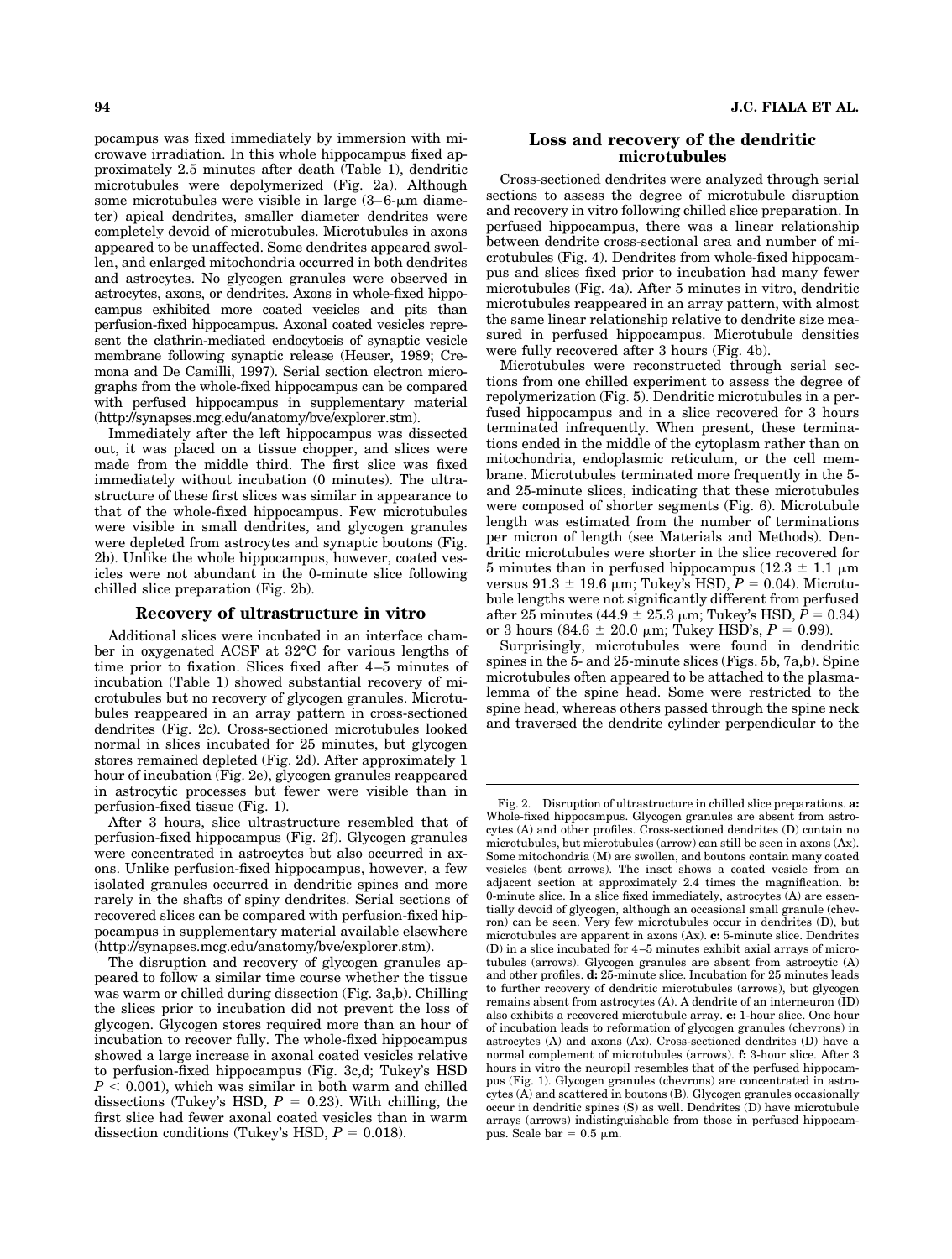

Figure 2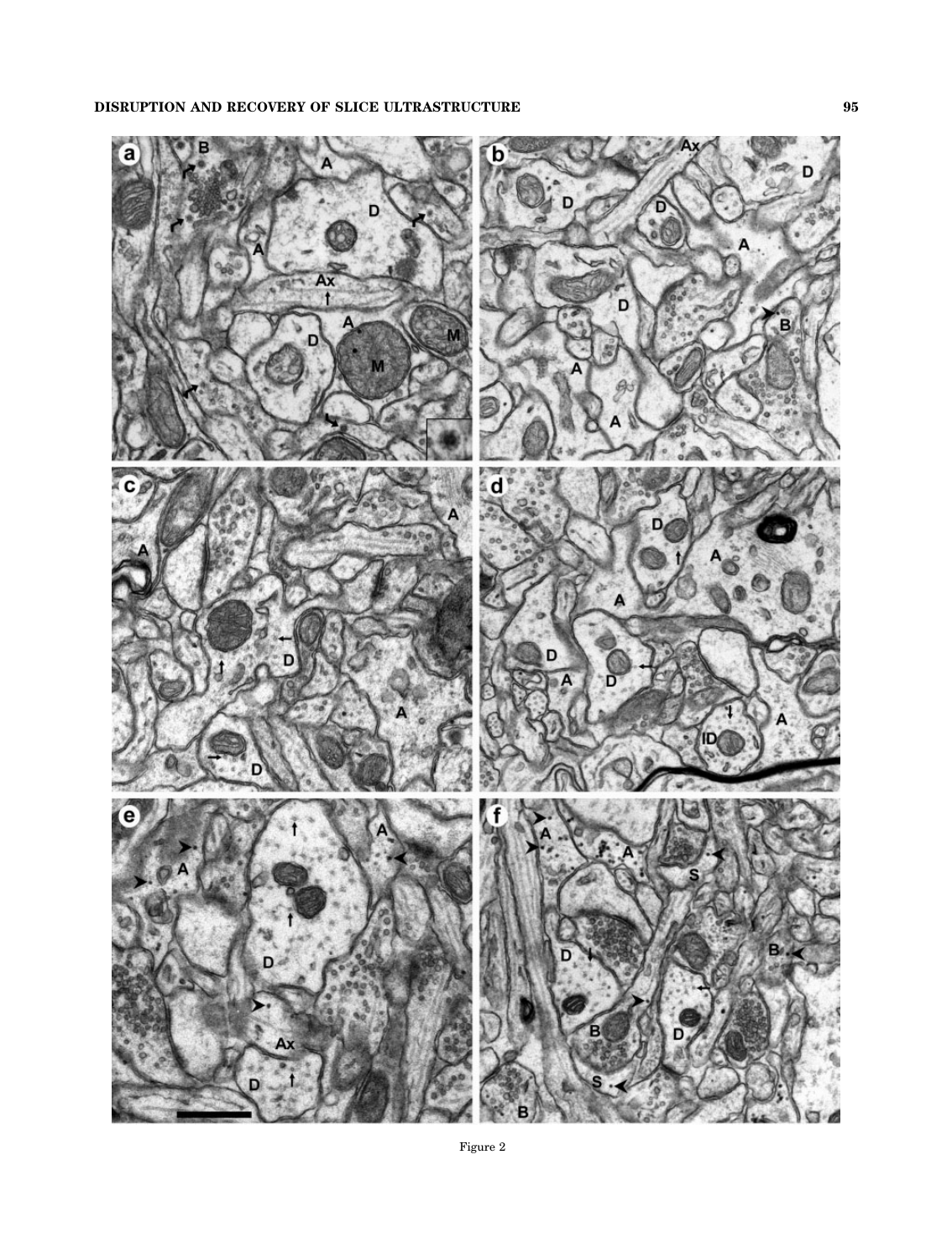



Fig. 3. Changes in glycogen granules and axonal coated vesicles during slice preparation and recovery. **a,b:** Glycogen granules were depleted relative to perfused (perf) for at least 25 minutes in both the warm and chilled dissection conditions and fully recovered after 3 hours of incubation. (The 1-hour time point was not available in the warm experiments.) **c:** Coated vesicles and pits were increased in the whole-fixed hippocampus (whole) and in the slice fixed immediately (0

axial microtubule array. Occasionally, a spine microtubule entered the cylinder and continued parallel to the axial microtubules. After 5 and 25 minutes of incubation, microtubules were found in 15  $\pm$  3% and 9  $\pm$  4% of spines, respectively (Fig. 7c). No microtubules were observed in dendritic spines in perfusion fixed hippocampus or in slices incubated for 3 hours.

## **Effect of ice-cold perfusion and blocked synaptic activity**

An attempt was made to prevent the structural changes by chilling the brain prior to dissection and dissecting in ice-cold medium that would block synaptic activity (Aitken et al., 1995; Lipton et al., 1995). Trauma was minimized by vibratoming slices in the ice-cold medium with surrounding brain tissue rather than chopping them from an isolated hippocampus. Vibratomed slices were submerged in oxygenated ACSF at 34°C rather than incubated in the interface chamber in order to capture the earliest events during recovery.

Glycogen granules were present in these slices when they were fixed prior to incubation (0 minutes, Fig. 8a), but as soon as slices were transferred to normal ACSF (1

minutes) in the warm dissection condition. **d:** Chilled conditions also produced more coated vesicles and pits in the whole-fixed hippocampus; however, the number of coated vesicles and pits in the first slice (0 minutes) was comparable to perfused. Three to eight  $75-\mu m^2$  sections taken from two animals were analyzed for each time point in each condition.

minute), glycogen stores were lost and were only partially recovered after 30 minutes in vitro. Comparison of 0-minute slices with perfused hippocampus reveals that some glycogen may have been lost during the 18 minutes of dissection and vibratomy (Table 1). However, glycogen may also have recovered more quickly because the counts at 30 minutes in the submerged slices are comparable to counts at 1 hour in interface slices (Fig. 3b). Qualitatively, this recovery appeared to favor axonal glycogen rather than astrocytic glycogen as seen in interface slices (Fig. 2e,f).

Slices fixed prior to incubation had coated vesicle frequencies comparable to that of perfused hippocampus (Fig. 8b). With submersion in warm ACSF, the frequency of coated vesicles increased by 1 minute and remained elevated for the entire 30 minutes of incubation (Tukey's HSD,  $P < 0.05$ ). This contrasted with the interface slices in which coated vesicles remained at a relatively low level throughout the incubation period (Fig. 3c,d).

Dendritic microtubules appeared better preserved with ice-cold preparation. In the 0-minute slice, many dendrites, especially larger (>0.6-µm-diameter) ones, had normal-appearing microtubule arrays. When slices were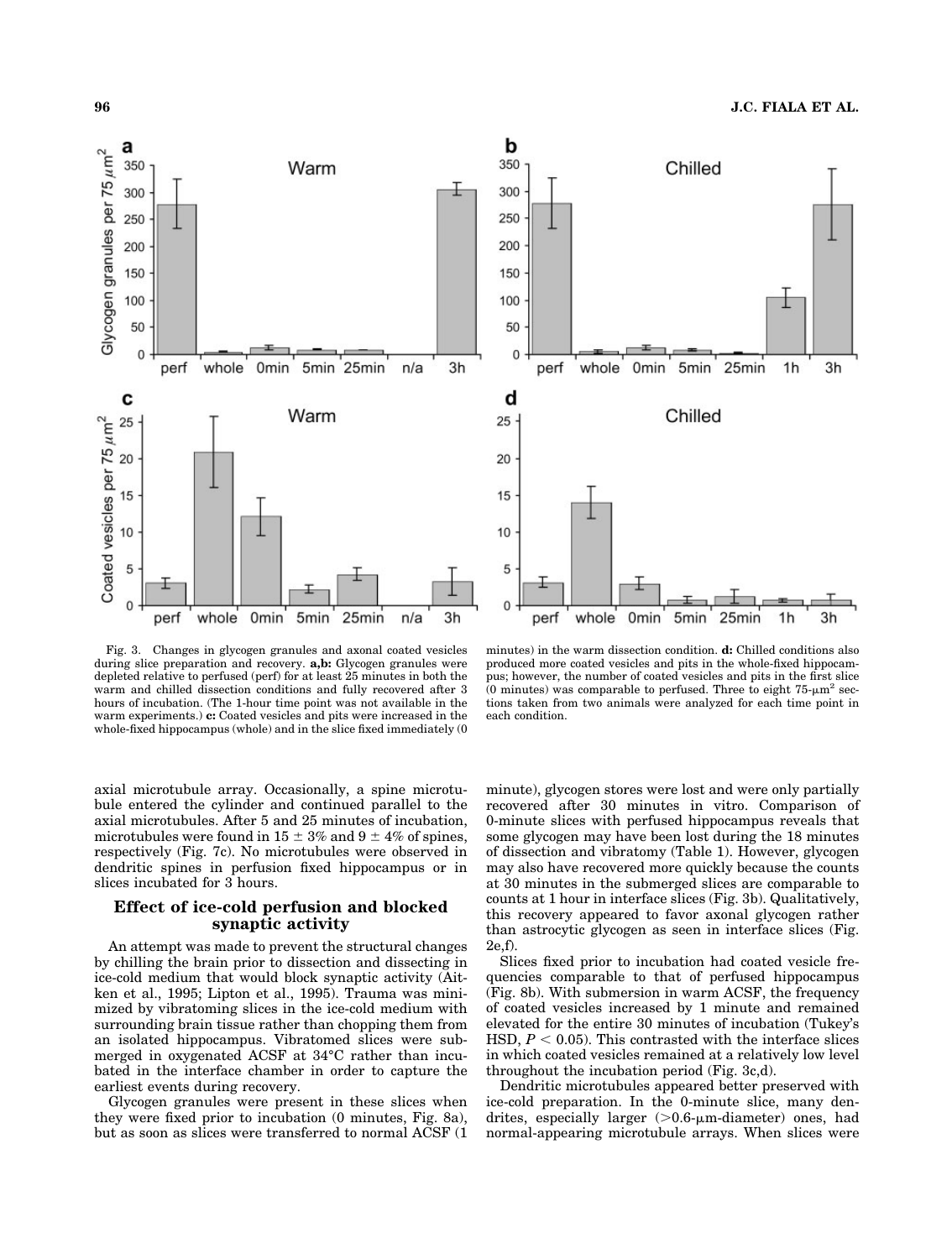

Fig. 4. **a,b:** Loss and recovery of microtubule arrays in dendrites. Each point in the graphs represents the mean number of microtubules and mean diameter from five measurements along a dendritic segment reconstructed through serial sections from one chilled dissection experiment. In perfused hippocampus there was a linear relationship of microtubules to the cross-sectional area of the pyramidal neuron dendrites (solid lines). In the whole hippocampus (whole) and the first slice fixed immediately (0 minutes), microtubules were mostly absent from cross-sectioned dendrites. The microtubule arrays recovered after 5 minutes in vitro and exhibited the same linear relationship at 3 hours (dashed line) as in perfused.

submerged in warm ACSF, dendritic microtubules disassembled further, occasionally accompanied by signs of swelling in dendritic organelles. Because serial sections were not available for these slices, a single-section analysis of the linear relationship between dendrite crosssectional area and the number of microtubules was used to show that microtubules were disassembled in 1- and 5-minute slices, but recovered by 30 minutes in vitro (Fig. 8c).

## **Spine and synapse density in recovered slices**

Synaptogenesis was evaluated in slices by comparing them with perfused hippocampus. No changes were evident at any stage of recovery in these slices (Fig. 9). Spiny dendrites in three slices incubated for 3 hours had 2.96  $\pm$  $0.07$  spines/ $\mu$ m. This did not differ significantly from the  $2.55 \pm 0.23$  spines/ $\mu$ m observed in three perfused hippocampi [ANOVA  $F(1,4) = 2.86, P = 0.17$ ]. Likewise, the volume density of synapses was the same in both perfused hippocampus and 3-hour slices  $[313 \pm 44$  versus  $321 \pm 30$ synapses/100  $\mu$ m<sup>3</sup>; ANOVA F(1,4) = 0.03, *P* = 0.88].

#### **Interneuron dendrites**

Interneuron dendrites in the hippocampus are characterized by a predominance of synapses on the shaft of the dendrite rather than spine synapses (Gulyás et al., 1999). Dendrites with a predominance of shaft synapses were occasionally encountered in the serial section electron micrographs from this study. Unlike spiny dendrites, the interneuron dendrites in perfused hippocampus contained glycogen granules scattered in the cytoplasm (Fig. 10a). During warm or chilled brain dissection, interneuron dendrites lost all their glycogen granules and microtubules (Fig. 10b). After 5 minutes of incubation, cytoplasmic glycogen granules were absent from interneuron dendrites but microtubule arrays appeared to have recovered (see the dendrite labeled "ID" in Fig. 7b). After 3 hours in vitro, large numbers of glycogen granules were again found in the cytoplasm of interneuron dendrites (Fig. 10c). Glycogen granules were also concentrated in rare protrusions from these dendrites (Fig. 10c).

There were too few interneuron dendrites in the data to perform a systematic analysis of their microtubular arrays and lengths. However, two interneurons were reconstructed, one from perfusion-fixed hippocampus and another from a chilled slice recovered for 3 hours in the interface chamber. In the  $6.4$ - $\mu$ m segment of dendrite from perfusion-fixed hippocampus only 1 microtubule of 37 terminated (Fig. 10d), suggesting that microtubules segments were very long  $(474 \mu m)$ . In contrast, the dendrite reconstructed from the 3-hour slice had 9 of 40 microtubules terminating in  $4.6 \mu m$ , for an estimated microtubule length of only 41  $\mu$ m (Fig. 10e). This observation suggests that interneuron microtubules had not fully recovered after 3 hours. Other explanations are possible, however, such as different microtubule segment lengths associated with different types of interneurons.

#### **DISCUSSION**

Ultrastructural changes observed during slice preparation, including glycogen loss, microtubule dissassembly, and coated vesicle increases, are consistent with the consequences of ischemia. The whole-fixed hippocampus exhibited the most dramatic changes. Fixation of whole hippocampus was started within 2–3 minutes, but complete fixation of the center of the tissue may have taken longer. Whole hippocampus was also not chilled below room temperature prior to fixation. The duration of oxygen and glucose deprivation at a relatively warm temperature probably contributed to the severity of the ultrastructural disruptions. Slices prepared in warm conditions were initially similar to whole-fixed hippocampus. Astrocytic glycogen and dendritic microtubules subsequently recovered in vitro with the restoration of oxygen and glucose. This is consistent with chemical analyses showing that there is an initial loss of glycogen in slices that slowly recover in vitro (McIlwain and Tresize, 1956; Lipton, 1988).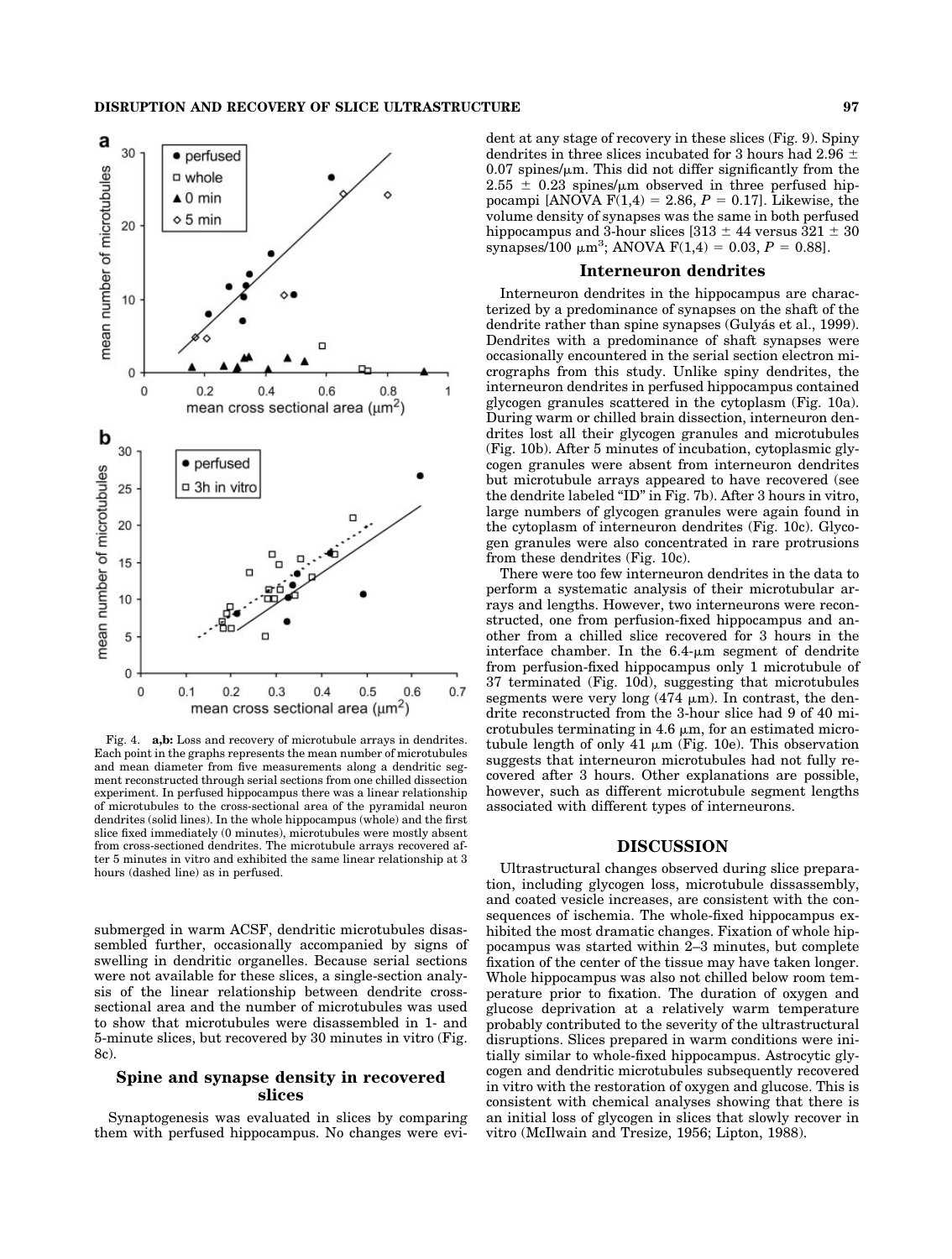



Fig. 5. Three-dimensional reconstructions of dendritic segments and their microtubules. Reconstructed microtubules appear jagged because of small misalignments between sections. Each line from a circle indicates a microtubule termination. **a:** Perfused. A very regular bundle of 12 microtubules has only two terminations within this segment. **b:** 5-minute slice. After a brief recovery in vitro, microtubules are highly disordered in a dendrite from a chilled slice preparation. This segment contains a large number of terminations and two microtubules that originate in spines. One microtubule extends from



Fig. 6. Recovery of microtubule lengths in slices prepared under chilled conditions. All of the microtubules in five dendrites were reconstructed for each time point in one experiment.

the spine tip (bent arrow) across the dendrite to the cell membrane on the opposite side (arrow). Another microtubule extends from a spine tip (asterisk) into the dendrite, becoming parallel to the axial microtubules before terminating in the cytoplasm (asterisked termination). **c:** 25-minute slice. Microtubules are more ordered after 25 minutes in vitro, but there are still a large number of terminations. **d:** 3-hour slice. After 3 hours, microtubules have recovered to the normal parallel order with few terminations. Scale bars  $= 1 \mu m$ .

Chilling the hippocampus during dissection and slicing did not prevent the loss of glycogen or the disassembly of dendritic microtubules but forestalled the increase in coated vesicles otherwise observed in the first slice. Keeping the brain ice-cold throughout dissection and slice preparation further preserved glycogen and microtubules, but submersion in warm ACSF produced immediate glycogen and microtubule loss along with increased coated vesicles. Chemical analyses also show that slices prepared under ice-cold conditions experience a dramatic drop in energy levels as soon as they are warmed to a physiological incubation temperature (Whittingham et al., 1984; Feig and Lipton, 1990). The cause of this energy drop during rewarming has not been adequately explained, and consequently it is unclear how to prevent it. The drop in slice energy does not appear to be synaptically mediated because recovery of slices in media containing 0 mM  $Ca^{2+}$ and 10 mM  $Mg^{2+}$  to block all synaptic transmission does not prevent it (Feig and Lipton, 1990).

Glycogen can be better preserved during slice preparation by the prior administration of anesthetics (McIlwain and Tresize, 1956), but anesthetics ultimately do not block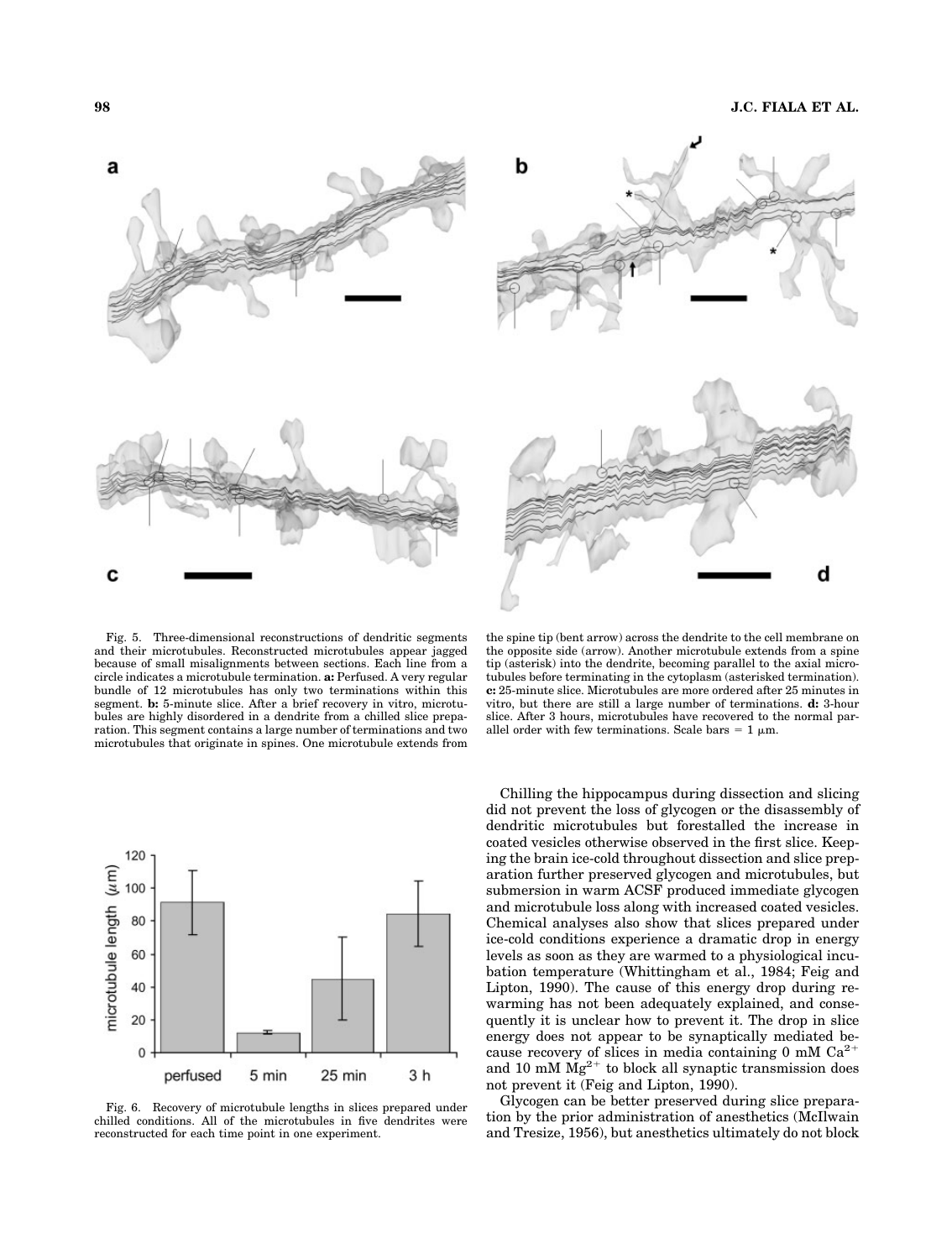



Fig. 7. Aberrant microtubules in dendritic spines during early slice recovery following chilled dissection. **a:** A slice incubated for just 5 minutes has no glycogen in astrocytes (A), but there are axial microtubules (arrows) in dendrites (D). In addition, a microtubule in a spine (S) extends from an origin (curved arrow) on the plasmalemma of the spine head into the dendrite perpendicular to the axial microtubules. **b:** Another example from this slice shows multiple microtubules (arrows) in a large spine (S), including one that attaches at the

plasmalemma (curved arrow). Normally oriented microtubules are apparent in other spiny dendrites (D) and in a nonspiny interneuron dendrite (ID). **c:** In an analysis of five reconstructed dendritic segments from each condition, no microtubules were found in spines in perfused (n = 86) or in slices maintained for 3 hours in vitro (n = 70). However, spine microtubules were found in slices incubated for only 5 or 25 minutes ( $n = 74$  and  $n = 56$  spines, respectively). Scale bar = 0.5  $\mu$ m in b (also applies to a).

the loss of energy stores, e.g., when cold slices are subsequently rewarmed (Feig and Lipton, 1990). In slices recovered in the interface chamber, glycogen loss and recovery occurred primarily in astrocytes. Astrocytic energy sources appear to be required for the recovery of synaptic function in interface slices (Schurr et al., 1997). This may explain why the time required for visible recovery of glycogen is approximately the same as the time required for full recovery of evoked synaptic transmission in interface slices ( $\sim$ 60 minutes; Kirov et al., 1999).

# **Glutamate release is minimized by chilled preparation and interface recovery**

Synaptic vesicles that have fused with the presynaptic plasma membrane are thought to be retrieved through clathrin-mediated endocytosis (Heuser, 1989; Cremona and De Camilli, 1997). Thus, an increase in axonal coated vesicles was evidence of an increase in synaptic transmission. This transmission was likely glutamatergic given the nature of the majority of axons in stratum radiatum of CA1. Widespread glutamate release in the CA1 region is known to occur as a consequence of ischemia (Benveniste et al., 1984,1989). In addition, activation of glutamate receptors, especially those permeable to  $Ca^{2+}$ , has been shown to play a role in slice injury caused by preparation (Feig and Lipton, 1990).

Cold preparation initially prevented glutamate release. Axonal endocytosis in 0-minute chilled or ice-cold slices did not exceed that of the deeply anesthetized perfusionfixed hippocampus. This is consistent with the finding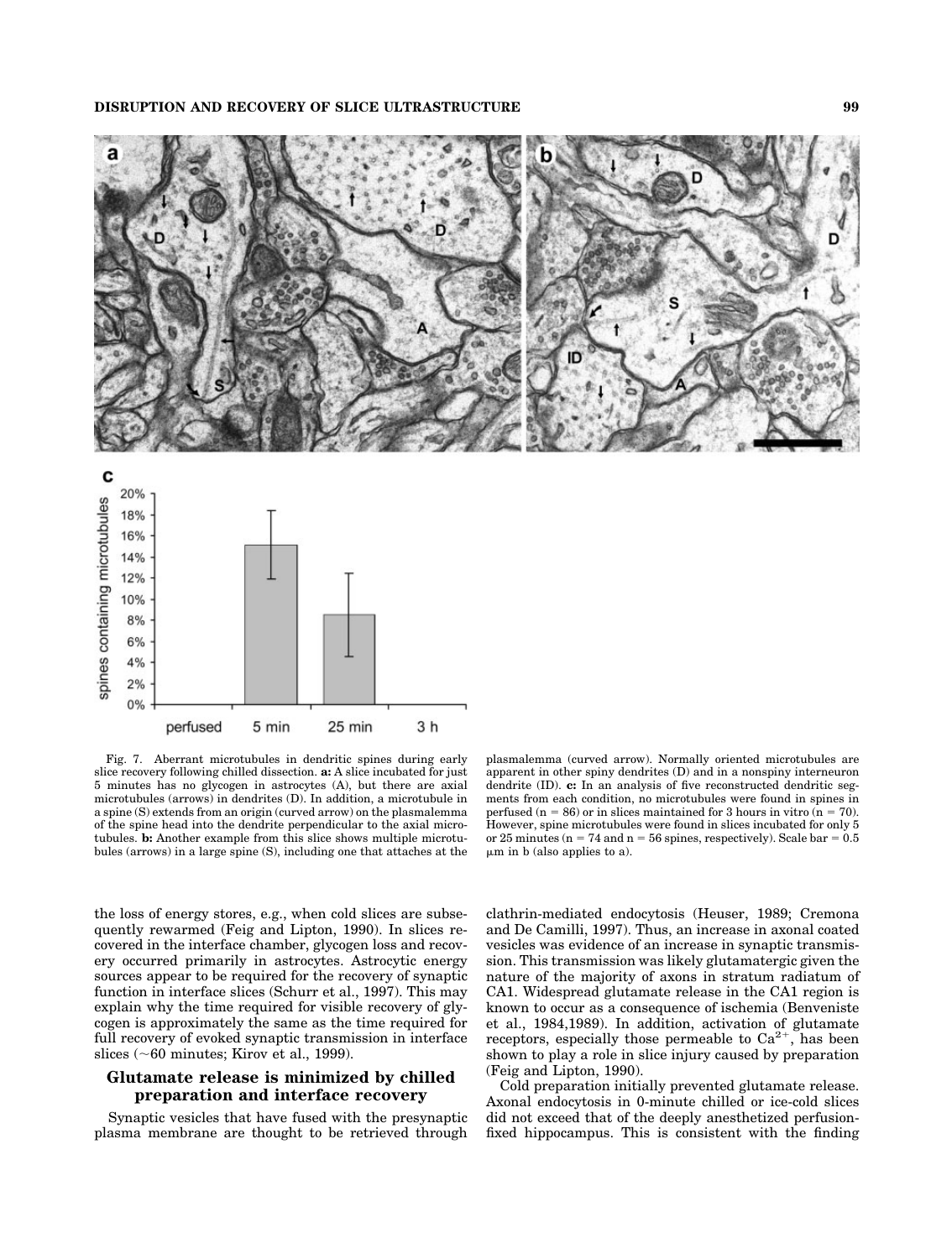

Fig. 8. Glycogen, coated vesicle, and microtubule changes with ice-cold perfusion prior to dissection. **a:** Although glycogen granules were present in the first slice (0 minutes), they quickly disappeared during the first minute of incubation and began to recover by 30 minutes, sooner than in the warm or chilled conditions. **b:** Coated vesicles were as infrequent as in perfused hippocampus prior to incubation but increased in conjunction with the loss of glycogen. **c:** Single-section measurements of the microtubule densities in crosssection dendrites. The line shows the linear relationship from perfused hippocampus (Fig. 4). Microtubules were relatively preserved in larger dendrites with ice-cold dissection, but small dendrites showed some loss of microtubules that was exacerbated on rewarming. Crosssectional microtubule arrays recovered after 30 minutes. Six to thirteen  $75$ - $\mu$ m<sup>2</sup> sections taken from two animals were analyzed for each time point.

that hypothermia protects the brain from injury during ischemia (Barone et al., 1997). Either hypothermia (31°C) prior to dissection or chilling (21°C) slices immediately after chopping leads to healthier looking CA1 pyramidal neurons in vitro (Newman et al., 1992). However, preparation of slices by vibratomy in ice-cold conditions does not have this same beneficial effect on CA1 appearance after incubation in vitro (Feig and Lipton, 1990).

Axonal endocytosis increased dramatically in ice-cold slices recovered in the submerged condition but not in warm or chilled slices recovered in the interface chamber. The reason for different amounts of synaptic release in the three conditions is unclear. Ice-cold slices experienced colder temperatures and longer preparation times and were vibratomed instead of chopped. Very cold  $(<10^{\circ}C)$ temperatures can lead to glutamate-mediated injury whereas milder (17°C) temperatures do not (Emery and Lucas, 1995). Ice-cold slices also had residual glycogen stores prior to incubation. If slices are dependent on glycogen for synaptic transmission, then the presence of residual glycogen stores could facilitate the onset of synaptic transmission in recovering slices.

Another reason for the difference in glutamate release may be the type of incubation chamber. Slices incubated in interface chambers are metabolically different from submerged slices (Croning and Haddad, 1998). Interface slices appear to rely more on astrocyte-supported aerobic metabolism (Schurr et al. 1997,1999), wheras submerged slices can function with only anaerobic glycolysis (Tian and Baker, 2000; Yamane et al., 2000). In addition, submerged slices have a continuously developing edema (Siklos et al., 1997). Such edema was not visible in our interface slices. The cytoplasm of dendrites, axons, and astrocytes was as dense as that of perfused hippocampus (Fig. 2f versus Fig. 1), and the density of dendritic microtubules was as great in 3-h slices as in perfused (Fig. 4b).

# **Dendritic microtubules can reassemble locally**

The length of microtubules in neuronal dendrites has been a subject of debate. Some have suggested that individual microtubules in vivo extend from the soma to the tips of the smallest dendritic branches (Hillman, 1988). Recent studies have shown that dendritic microtubules are created in the soma and transported into dendrites as short segments (Stevens et al., 1988; Wang et al., 1996; Yu et al., 2000). Our reconstructions in perfused hippocampus and recovered slices reveal that microtubules in small-diameter spiny dendrites of pyramidal neurons are segments 85–90  $\mu$ m long, much longer than the ~25  $\mu$ m obtained by reconstructing a dendrite of a retinal ganglion neuron (Sasaki et al., 1983).

Microtubules are relatively unstable polymers that can be depolymerized by changes in temperature, lowered concentration of constituents GTP and tubulin, or elevated levels of divalent cations (Weisenberg and Deery, 1981; Mandelkow et al., 1991). Warm and cold dissections had similar effects on dendritic microtubule disassembly such that temperature alone was probably not a factor in depolymerization. The rapid disassembly and reassembly of microtubules was consistent with the rapid elevation and recovery of cytoplasmic  $Ca^{2+}$  concentrations observed during in vitro ischemia (Zhang and Lipton, 1999). Microtubule disassembly occurred in 0-minute slices from chilled and ice-cold preparations without indication of increased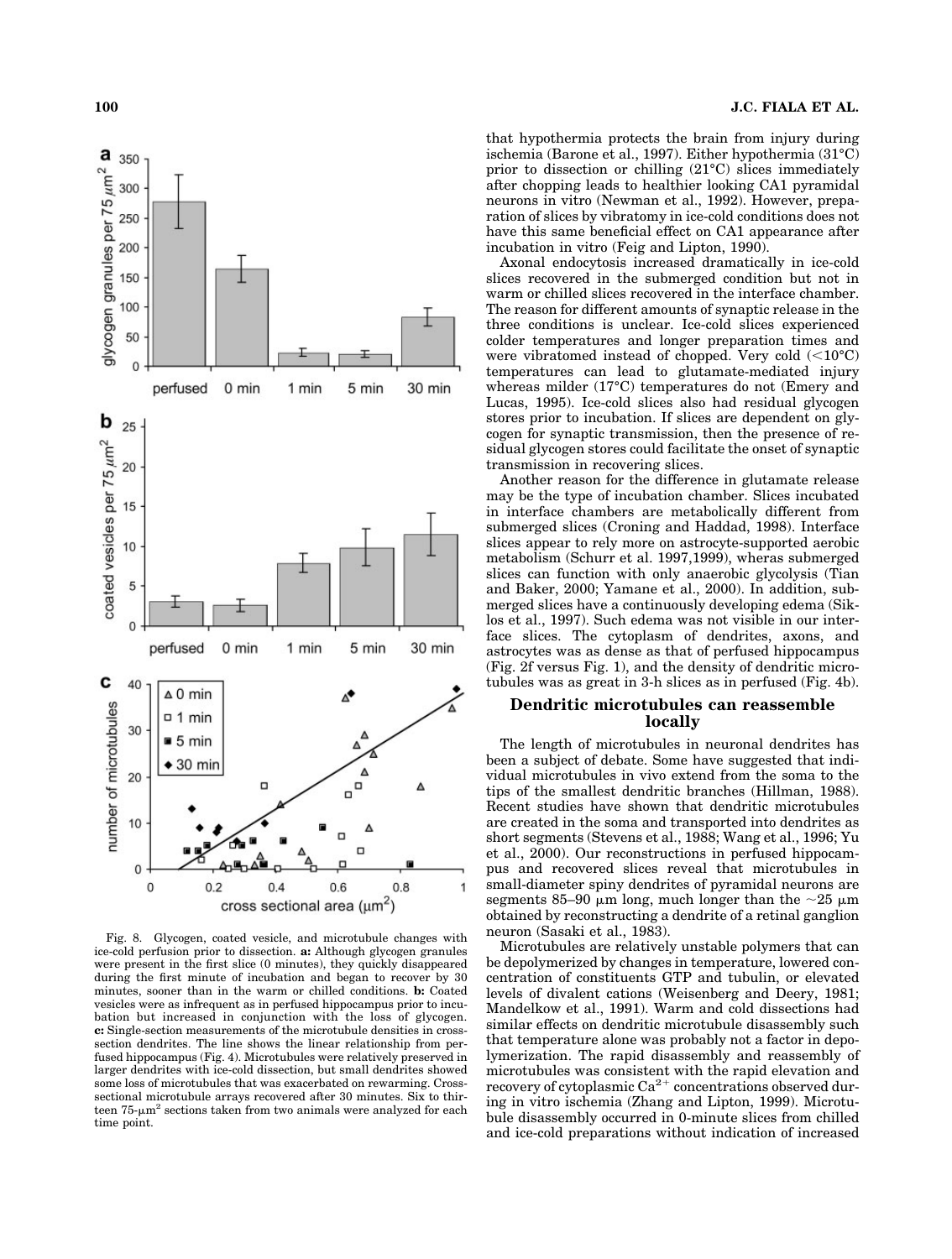

Fig. 9. Spine density on reconstructed dendrites. Dendritic segments  $4-11$   $\mu$ m long were reconstructed through serial sections and spine origins counted along the length. Shown is the mean and standard error for each set of dendrites from each series analyzed. The number of segments reconstructed is given on each bar. The 6 animals from which each series was taken are indicated by the names on the horizontal axis (perf-1, perf-2, perf-3, and R1, R2, and R3 for slices).



Fig. 10. Loss and recovery of microtubules in interneuron dendrites from chilled slice preparations. **a:** Perfused. An interneuron dendrite (ID) in perfusion-fixed hippocampus shows characteristic shaft synapses with axonal boutons (B). The dendrite contains an axial array of microtubules (arrows) and glycogen granules (chevrons). **b:** Whole-fixed hippocampus. An interneuron dendrite (ID) has no microtubules. Microtubules (arrow) can be seen in one of the synaptic boutons (B) that surround the dendrite. **c:** 3-hour slice. After 3 hours in vitro, interneuron dendrites have a normal axial array of microtubules (arrows) and cytoplasmic glycogen granules (chevrons).

In this section, glycogen granules are concentrated in a rare protrusion (P) that extends from the dendrite and makes synaptic junctions with 2 boutons (B). **d:** Perfused. Reconstruction of the microtubules in a segment of interneuron dendrite from perfusion-fixed hippocampus reveals only one termination. **e:** 3-hour slice. Reconstruction of the microtubules in an incubated interneuron dendrite reveals many terminations. Only half of the reconstructed microtubules in each dendrite are shown in d and e so that the terminations can be clearly seen. Scale bars =  $0.5 \gamma m$  in c (also applies to a,b); 1  $\mu m$  in d,e.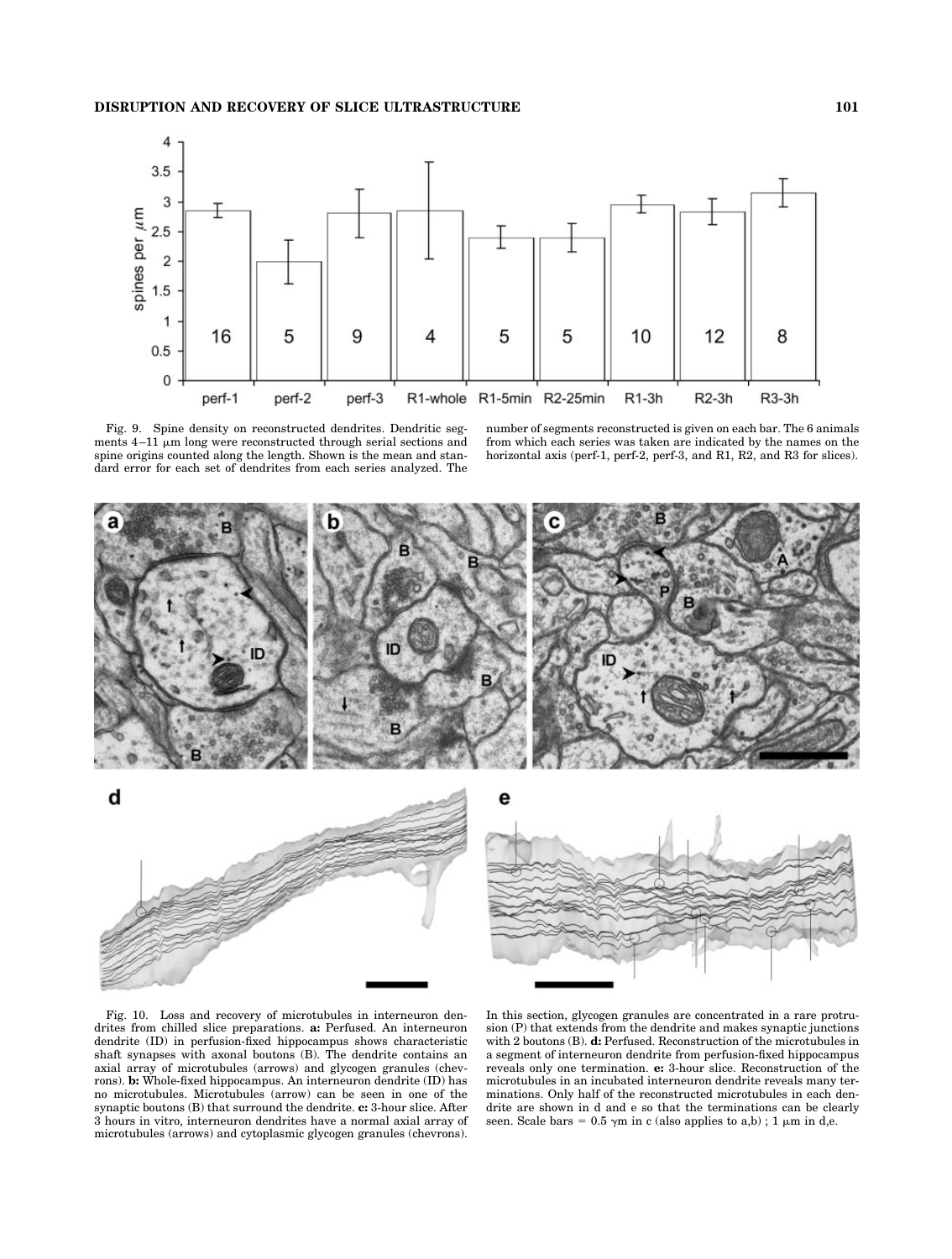glutamate release, even though a major mode of  $Ca^{2+}$ entry in ischemia is glutamate receptors (Zhang and Lipton, 1999); however, the increased release may have occurred earlier during dissection.

The rapid reassembly of microtubules in these dendrites after complete disassembly was remarkable. The dendrites were at least 200  $\mu$ m from the soma such that segments nucleated in the soma would need at least 20 minutes to appear, given maximum microtubule transport/growth rates of  $5-10 \mu m/min$  (Schulze and Kirschner, 1988; Troutt et al., 1990). Other studies have shown that cell processes severed from the soma can locally assemble microtubules (Banks et al., 1975; McNiven and Porter, 1988). Because dendrites lack  $\gamma$ -tubulin for nucleating new microtubules (Baas and Joshi, 1992), such reassembly may occur on small, preserved fragments of microtubules (Baas and Heidemann, 1986). Such small fragments were not apparent in our micrographs, but they may have been too short and misoriented relative to dendrite cross sections to be readily identified.

Another surprising finding was the formation of microtubules in spines during recovery. Microtubules are not found in these types of spines in perfusion-fixed brain (Spacek, 1985; Peters et al., 1991; Fiala and Harris, 1999). Live-imaging studies similarly show that microtubules are restricted to dendritic shafts in these neurons (Kaech et al., 2001). In agreement with these data we did not observe microtubules in spines of perfusion-fixed hippocampus or in recovered slices. However, our observations suggest that microtubules occur briefly in dendritic spines during slice recovery, as has been observed previously in cortical slices (Westrum et al., 1980). Rather than having a functional purpose, as some have suggested (Van Rossum and Hanisch, 1999), spine microtubules may be artifacts of local microtubule reassembly. They are quickly eliminated as slices recover, perhaps by influxes of calcium in spines as synaptic activity resumes.

# **Slices can recover to a state resembling perfused hippocampus**

Slices prepared from P21 rats using chilled dissections did not exhibit significant synaptogenesis after 3 hours in vitro. This contrasts with previous results from our laboratory and others that detected synaptogenesis in adult slices within 1–3 hours in vitro (Wenzel et al., 1994; Kirov et al., 1999; Johnson and Ouimet, 2002). Kirov et al. (1999) found an increase in spine density in acute P21 slices after 9 hours in vitro, but they did not examine earlier time points. The present results are consistent with those of Kirov et al. (1999) if synaptogenesis is significantly slower in P21 slices than in slices from adults. P21 slices might experience less glutamate release during preparation or during incubation in vitro. In the chilled slices of the present study, the ultrastructural evidence was that glutamate release remained at or below that seen in deeply anesthetized perfusion-fixed hippocampus in the first slice and subsequent incubation (Fig. 3d).

Whatever the reason for reduced synaptogenesis at 3 hours, it appears that under certain conditions acute slices can be recovered to an ultrastructural state that closely resembles that preserved by fixation in situ. This has important implications for both animal and human studies. Normally, human brain tissue is fixed as soon as possible after surgery (Morin et al., 1997). No matter how short the delay, this immediate fixation does not provide conditions during which the neurons can recover from ischemic injury. Recovering surgical tissue in vitro may improve the quality of ultrastructural studies of human brain.

#### **LITERATURE CITED**

- Aitken PG, Breese GR, Dudek FF, Edwards F, Espanol MT, Larkman PM, Lipton P, Newman GC, Nowak TS Jr, Panizzon KL, et al. 1995. Preparative methods for brain slices: a discussion. J Neurosci Methods  $59.139 - 149$
- Baas PW, Heidemann SR. 1986. Microtubule reassembly from nucleating fragments during the regrowth of amputated neurites. J Cell Biol 103:917–927.
- Baas PW, Joshi HC. 1992.  $\gamma$ -Tubulin distribution in the neuron: implications for the origins of neuritic microtubules. J Cell Biol 119:171–178.
- Banks P, Mayor D, Owen T. 1975. Effects of low temperatures on microtubules in the myelinated axons of post-ganglionic sympathetic nerves. Brain Res 83:277–292.
- Barone FC, Feuerstein GZ, White RF. 1997. Brain cooling during transient focal ischemia provides complete neuroprotection. Neurosci Biobehav Rev 21:31–44.
- Benveniste H, Drejer J, Schousboe A, Diemer NH. 1984. Elevation of the extracellular concentrations of glutamate and aspartate in rat hippocampus during transient cerebral ischemia monitored by intracerebral microdialysis. J Neurochem 43:1369–1374.
- Benveniste H, Jorgensen MB, Diemer NH, Hansen AJ. 1988. Calcium accumulation by glutamate receptor activation is involved in hippocampal cell damage after ischemia. Acta Neurol Scand 78:529–536.
- Benveniste H, Jorgensen MB, Sandberg M, Christensen T, Hagberg H, Diemer NH. 1989. Ischemic damage in hippocampal CA1 is dependent on glutamate release and intact innervation from CA3. J Cereb Blood Flow Metab 9:629–639.
- Burgoyne RD, Gray EG, Sullivan K, Barron J. 1982. Depolymerization of dendritic microtubules following incubation of cortical slices. Neurosci Lett 31:81–85.
- Cremona O, De Camilli P. 1997. Synaptic vesicle endocytosis. Curr Opin Neurobiol 7:323–330.
- Croning MDR, Haddad GG. 1998. Comparison of brain slice chamber designs for investigations of oxygen deprivation in vitro. J Neurosci Methods 81:103–111.
- Emery DG, Lucas JH. 1995. Ultrastructural damage and neuritic beading in cold-stressed spinal neurons with comparisons to NMDA and A23187 toxicity. Brain Res 692:161–173.
- Feig S, Lipton P. 1990. N-methyl-D-aspartate receptor activation and Ca<sup>2+</sup> account for poor pyramidal cell structure in hippocampal slices. J Neurochem 55:473–483.
- Feinberg MD, Szumowski KM, Harris KM. 2001. Microwave fixation of rat hippocampal slices. In: Giberson RT, Demaree RS, editors. Microwave techniques and protocols. Totowa, NJ: Humana Press. p 75–88.
- Fiala JC, Harris KM. 1999. Dendrite structure. In: Stuart G, Spruston N, Häusser M, editors: Dendrites. Oxford, UK: Oxford University Press. p 1–34.
- Fiala JC, Harris KM. 2001a. Cylindrical diameters method for calibrating section thickness in serial electron microscopy. J Microsc 202:468–472.
- Fiala JC, Harris KM. 2001b. Extending unbiased stereology of brain ultrastructure to three-dimensional volumes. J Am Med Informatics Assoc 8:1–16.
- Folbergrova J, Li P-A, Uchino H, Smith M-L, Siesjo BK. 1997. Changes in the bioenergetic state of rat hippocampus during 2.5 minutes of ischemia, and prevention of cell damage by cyclosporin A in hyperglycemic subjects. Exp Brain Res 114:44–50.
- Gulyás AI, Megías M, Emri Z, Freund TF. 1999. Total number and ratio of excitatory and inhibitory synapses converging onto single interneurons of different types in the CA1 area of rat hippocampus. J Neurosci 19:10082–10097.
- Hardham AR, Gunning BES. 1978. Structure of cortical microtubule arrays in plant cells. J Cell Biol 77:14–34.
- Harris KM, Teyler TJ. 1984. Developmental onset of long-term potentiation in area CA1 of the rat hippocampus. J Physiol 346:27–48.
- Heuser J. 1989. The role of coated vesicles in recycling of synaptic vesicle membrane. Cell Biol Int Rep 13:1063–1076.
- Hillman DE. 1988. Parameters of dendritic shape and substructure: in-